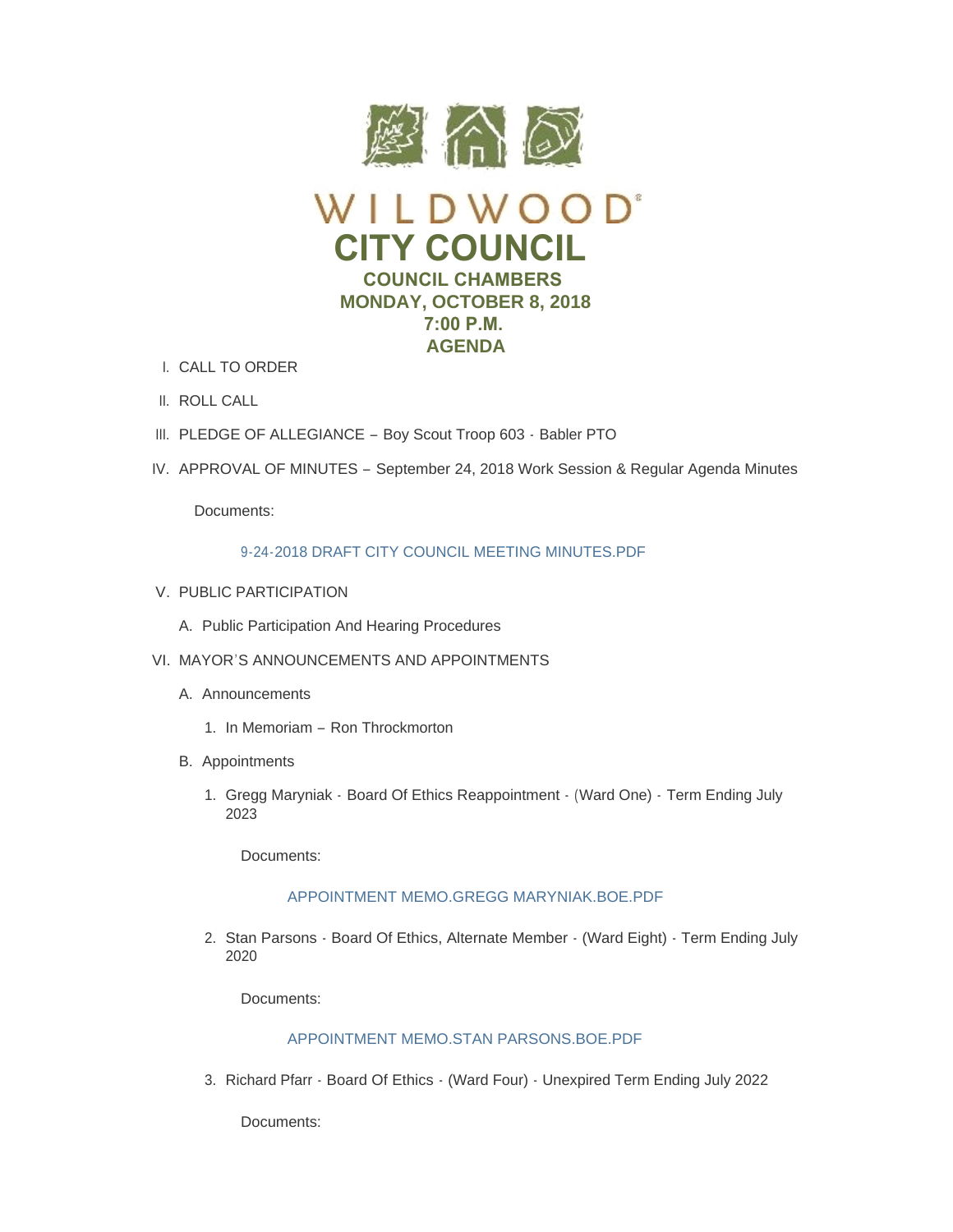### [APPOINTMENT MEMO.RICK PFARR.BOE.PDF](https://www.cityofwildwood.com/AgendaCenter/ViewFile/Item/17391?fileID=24844)

4. Carol Simpson - Planning And Zoning Commission - (Ward Six) - Unexpired Term Ending June 2019

Documents:

# [APPOINTMENT MEMO.CAROL SIMPSON.PZ.PDF](https://www.cityofwildwood.com/AgendaCenter/ViewFile/Item/17392?fileID=24842)

5. Scott Risdall - Planning And Zoning Commission - (Ward Seven) - Term Ending June 2022

Documents:

## [APPOINTMENT MEMO.SCOTT RISDALL.PZ.PDF](https://www.cityofwildwood.com/AgendaCenter/ViewFile/Item/17393?fileID=24845)

- VII. PUBLIC HEARING(S)
	- A. A Response To A Submittal From The Desco Group, Which Is Dated August 28, 2018, That Seeks A Change To The Amended MXD Mixed-Use Development District Ordinance That Governs The Schnucks Wildwood Crossing Center (St. Louis County's P.C. 219-85 Alfred Hicks And J.L. Mason Of Missouri, Inc.) To Allow For The Installation Of Additional Signage Abutting The Property's Manchester Road Frontage, Along With Others Internal To The Site, While Also Requesting The Use Of Back-Lighting Of The Proposed Monument Type Sign, Versus External Sources Only;

south side of Manchester Road, west of State Route 100 (Street Address: 16506 Manchester Road/Locator Number: 23U120480). Action: The Planning and Zoning Commission acted to support the proposed monument type sign, but did not support the requested back-lighting, thereby allowing only external illumination or no illumination of the signs. (Ward – Seven)

Documents:

# PUBLIC HEARING - DESCO GROUP PDF

B. P.Z. 7-18 2607 Center Avenue, Mike Whalen, Whalen Custom Homes, Inc., 338 South Kirkwood Road, Suite 103, Kirkwood, Missouri 63122 – A Request For A Change In Zoning From The NU Non-Urban Residence District To The R-3 10,000 Square Foot Residence District On A Property That Is 0.5 Acres In Size, Which Is Located On The West Side Of Center Avenue, South Of Manchester Road (Locator Number: 24V420054/Street Address: 2607 Center Avenue). The Subject Property Is Designated 'Neighborhood Edge' District Under The Town Center Regulating Plan. Proposed Use: One (1) Single Family Dwelling On An Existing Non-Conforming Lot. Action: The Planning And Zoning Commission Acted To Recommend Approval Of The Requested Change In Zoning. (Ward Eight)

Documents:

## [PUBLIC HEARING -](https://www.cityofwildwood.com/AgendaCenter/ViewFile/Item/17396?fileID=24821) PZ 7 -18.PDF

- VIII. LEGISLATION
	- UNFINISHED BUSINESS A.
		- BILL #2398 1.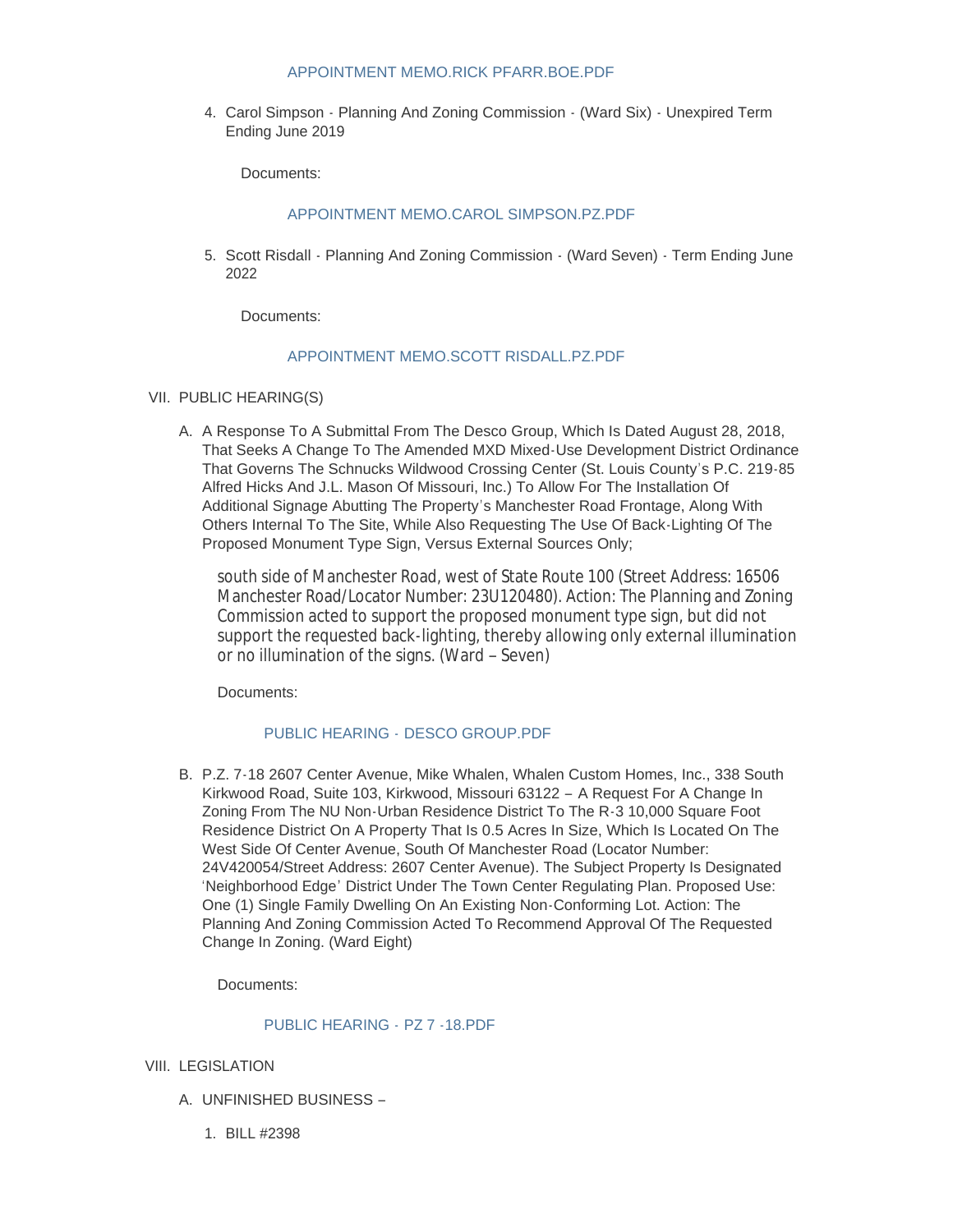AN ORDINANCE OF THE CITY OF WILDWOOD, MISSOURI, AUTHORIZING THE MAYOR TO NEGOTIATE AND EXECUTE A CITY-CONTRACTOR AGREEMENT ON BEHALF OF THE CITY OF WILDWOOD WITH KELPE CONTRACTING, INC., FOR THE REPLACEMENT OF THE FORBY ROAD BOX CULVERT #320 OVER CLIFTE CREEK-FORBY CREEK, INCLUDING TRAFFIC CONTROL AND OTHER INCIDENTAL ITEMS AS SHOWN ON THE CONSTRUCTION DRAWINGS AND SPECIFICATIONS. *Recommended by the Administration/Public Works Committee* (Second Reading) (Ward - Six)

Direct Budgetary Impact: \$360,499.13

Documents:

[BILL 2398.PDF](https://www.cityofwildwood.com/AgendaCenter/ViewFile/Item/17399?fileID=24822)

BILL #2399 2.

AN ORDINANCE BY THE CITY COUNCIL OF THE CITY OF WILDWOOD, MISSOURI ENACTING OR OTHERWISE AMENDING CERTAIN COMPONENTS OF THE CODE OF ORDINANCES OF THE CITY OF WILDWOOD, MISSOURI, SUCH BEING SPECIFIC TO THE LAND USE APPEAL AND PROTEST PROCEDURES, ALONG WITH IMPROVING CITIZEN NOTIFICATIONS EFFORTS, BY ENACTING A NEW SUBSECTION TO 415.500 (I.) APPEAL, PROTEST, OR CITY COUNCIL REVIEW OF PLANNING COMMISSION DECISION, WHILE ALSO AMENDING SUBSECTIONS OF SECTION 415.500 (H) AND (I) CUP 15-DAY REVIEW; SUBSECTIONS OF SECTION 415.530 APPEAL AND PROTEST PROCEDURE FOR CHANGE OF ZONING AND SPECIAL PROCEDURES; AND SUBSECTIONS OF SECTION 415.560 PROCEDURE FOR AMENDING THE ZONING ORDINANCE, ALL IN ACCORDANCE WITH THE ACTIONS OF THE AD-HOC COMMITTEE OF CITY COUNCIL AND THE PLANNING AND ZONING COMMISSION'S LETTER OF RECOMMENDATION DATED SEPTEMBER 4, 2018. *Recommended by the Planning and Zoning Commission* (Second Reading) (Wards - All) Direct Budgetary Impact: None

Documents:

### [BILL 2399.PDF](https://www.cityofwildwood.com/AgendaCenter/ViewFile/Item/17400?fileID=24823)

BILL #2400 3.

AN ORDINANCE AUTHORIZING THE APPROVAL OF A FOURTH REPLACEMENT DEPOSIT AGREEMENT FOR THE "MERIDIEN SUBDIVISION" [PLAT BOOK 350, PAGES 174-178]; A THIRTY (30) LOT DIVISION OF A NINETY-NINE (99) ACRE TRACT OF LAND THAT IS LOCATED IN SECTION 23, TOWNSHIP 45 NORTH, RANGE 3 EAST, CITY OF WILDWOOD, ST. LOUIS COUNTY, MISSOURI, BEING MORE SPECIFICALLY SITUATED ON THE NORTH SIDE OF ORRVILLE ROAD, EAST OF STATE ROUTE 109. *Recommended by the Department of Planning* (Second Reading) (Ward – Three) Direct Budgetary Impact: None

Documents:

#### [BILL 2400.PDF](https://www.cityofwildwood.com/AgendaCenter/ViewFile/Item/17401?fileID=24824)

BILL #2402 4.

AN ORDINANCE BY THE CITY COUNCIL OF THE CITY OF WILDWOOD, MISSOURI AUTHORIZING THE MAYOR OF THE CITY OF WILDWOOD, MISSOURI TO EXECUTE AN AMENDED AGREEMENT WITH BYRNE SOFTWARE TECHNOLOGIES, INC. FOR CERTAIN REFINEMENTS TO THE PLANNED CITY-SPECIFIC SOFTWARE PROGRAM, WHICH WILL OFFER INFORMATION AND PERMIT MANAGEMENT SOLUTIONS TO UNIQUELY ADDRESS THE DIVERSE NEEDS OF WILDWOOD RESIDENTS, BUSINESSES, AND CUSTOMERS BY ENHANCING TEAM MEMBERS' WORKFLOW AND MAKING PUBLICLY AVAILABLE INFORMATION MORE ACCESSIBLE TO ALL USER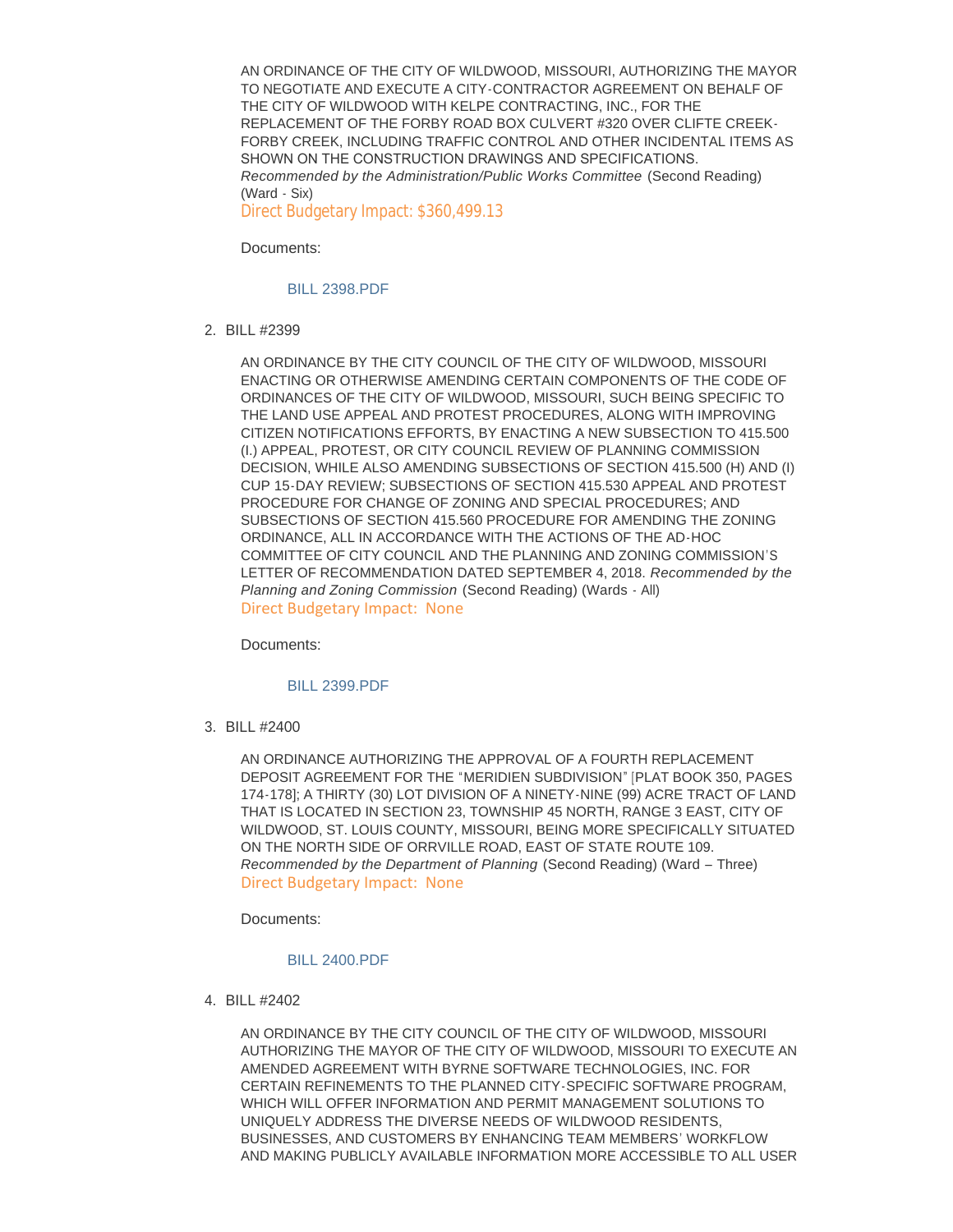GROUPS. *Recommended by the Department of Planning and Parks* (Second Reading) (Wards – All) Direct Budgetary Impact: \$9,000

Documents:

[BILL 2402.PDF](https://www.cityofwildwood.com/AgendaCenter/ViewFile/Item/17402?fileID=24825)

- B. NEW BUSINESS
	- BILL #2403 1.

AN ORDINANCE OF THE CITY OF WILDWOOD, MISSOURI, AMENDING PARAGRAPH 16 OF SUBSECTION A OF SECTION 110.210 OF THE CODE OF ORDINANCES OF THE CITY OF WILDWOOD BY DELETING IT IN ITS ENTIRETY; ENACTING, IN LIEU THEREOF, A NEW PARAGRAPH 16 OF SUBSECTION A OF SECTION 110.210 OF THE CODE OF ORDINANCES; AND PROVIDING FOR RULES AND PROCEDURES PERTAINING TO PUBLIC PARTICIPATION AT CITY COUNCIL MEETINGS. *Recommended by the Administration/Public Works Committee* (First Reading) (Wards  $-$  All $)$ 

Direct Budgetary Impact: None

Documents:

### [BILL 2403.PDF](https://www.cityofwildwood.com/AgendaCenter/ViewFile/Item/17404?fileID=24826)

BILL #2404 2.

AN ORDINANCE BY THE CITY COUNCIL OF THE CITY OF WILDWOOD, MISSOURI THAT HEREBY ACCEPTS THIRTEEN (13), ASSIGNABLE AND PERMANENT, HIKING, BIKING, AND WALKING EASEMENTS, VIA QUIT CLAIM DEED THAT WAS APPROVED BY THE CITY COUNCIL OF THE CITY OF CHESTERFIELD, MISSOURI ON AUGUST 20, 2018, FOR THE PURPOSES OF THE CITY OF WILDWOOD, MISSOURI TO ACCEPT THE MAINTENANCE OF A SEGMENT OF THE MONARCH-CHESTERFIELD LEVEE TRAIL, BEING LOCATED WITH THE BOUNDARIES OF THE CITY OF WILDWOOD, FOR PERPETUITY, WITH ALL ASSOCIATED RESPONSIBILITIES CONTAINED THEREIN. *Recommended by the Planning and Parks Committee* (First Reading) (Ward – One) Direct Budgetary Impact: TBD

Documents:

### [BILL 2404.PDF](https://www.cityofwildwood.com/AgendaCenter/ViewFile/Item/17405?fileID=24827)

BILL #2405 3.

AN ORDINANCE AUTHORIZING THE APPROVAL OF A REPLACEMENT DEPOSIT AGREEMENT, WITH EXTENSIONS OF THE ASSOCIATED LETTERS OF CREDIT, WHICH ARE MADE PART HEREOF AND ATTACHED HERETO, FOR THE "BRETON WOODS SUBDIVISION;" A TWELVE (12) LOT RESIDENTIAL SUBDIVISION LOCATED IN THE SOUTHEAST QUARTER OF THE NORTHEAST QUARTER OF SECTION 23, TOWNSHIP 45 NORTH, RANGE 3 EAST, CITY OF WILDWOOD, ST. LOUIS COUNTY, MISSOURI, AND MORE SPECIFICALLY SITUATED ON THE NORTH AND SOUTH SIDES OF ORRVILLE ROAD, EAST OF STATE ROUTE 109. *Recommended by the Department of Planning and Parks* (First Reading) (Ward – Three) Direct Budgetary Impact: None

Documents:

[BILL 2405.PDF](https://www.cityofwildwood.com/AgendaCenter/ViewFile/Item/17406?fileID=24828)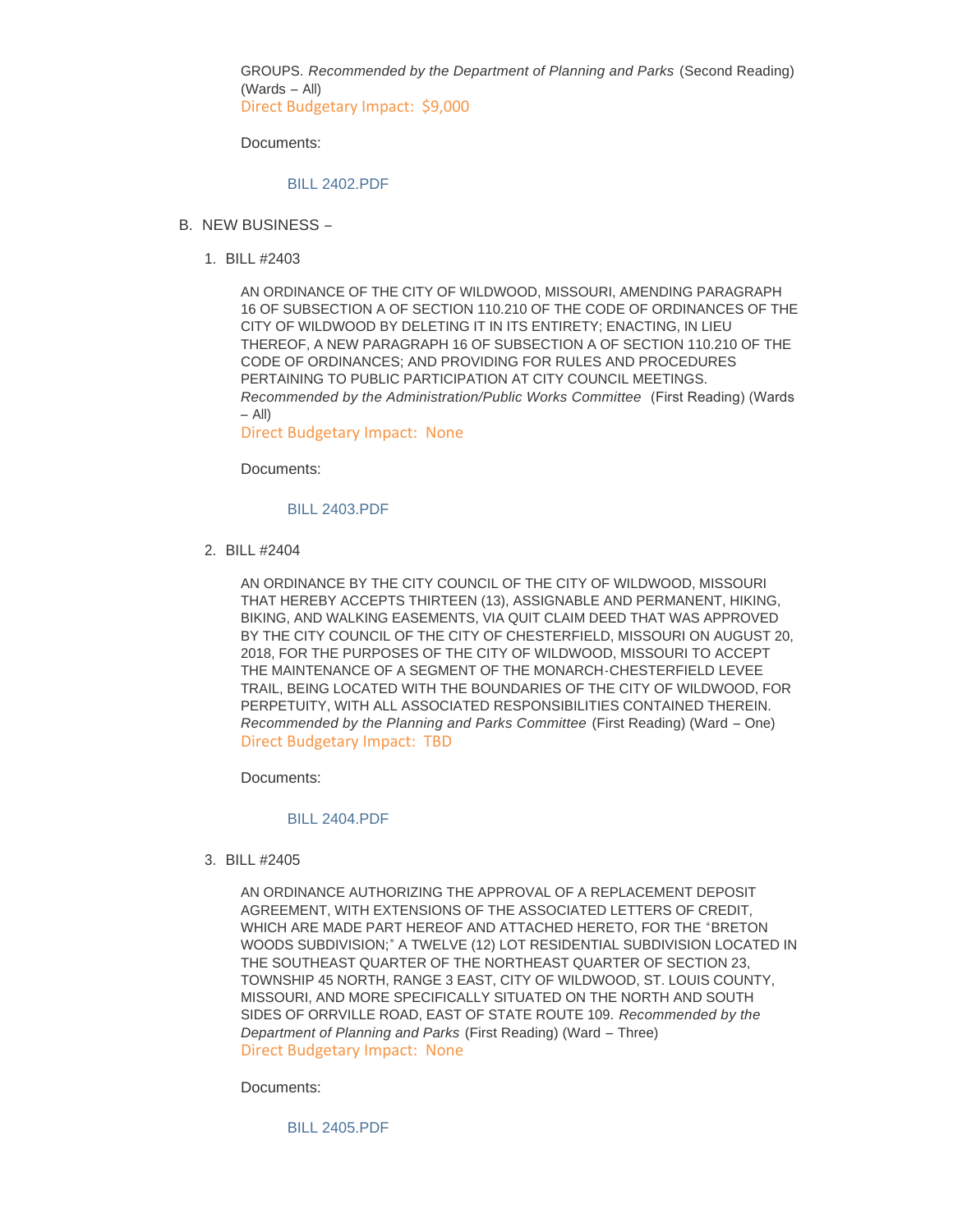IX. RESOLUTIONS - None

# X. MISCELLANEOUS

- A. Receive And File Three Items
	- 1. The Planning And Zoning Commission Has Previously Authorized The Extension Of This Required Timeframe In February 2017 And, Again, In October 2017.

The timeframe established by the Commission will expire on August 26, 2018. The Commission will be considering whether to grant an extension of time for this requirement in association with this approved Conditional Use Permit (CUP), which authorizes the installation of a one hundred ten (110) foot telecommunications tower facility upon a two thousand (2,000) square foot lease area on a tract of land that is 10.6 acres in overall size. This tract of land is generally located northwest of the intersection of Babler Park Drive and Old Eatherton Road (Locator Number 21W310270/Street Addresses: 1400 Babler Park Drive – Lifepointe Church). (Ward Three)

Documents:

# RECEIVE AND FILE - [LIFEPOINTE CHURCH.PDF](https://www.cityofwildwood.com/AgendaCenter/ViewFile/Item/17410?fileID=24829)

2. A Recommendation Of The Department Of Planning To The Planning And Zoning Commission Regarding The Sound Mitigation Berm And Landscaping Design In Regard To P.Z. 11-17 Peak Resorts (Hidden Valley Golf And Ski), C/O Tim Boyd, 17409 Hidden Valley Drive, Wildwood, Missouri 63025; Conditional Use Permit (CUP) In The NU Non-Urban Residence District For A 243.92 Acre Tract Of Land That Is Located At The Terminus Of Hidden Valley Drive, West Of Alt Road. Conditional Use: A Recreational Zip Line Course, Consisting Of A Total Of Four (4) Lines, Associated Support Structures, And Takeoff And Landing Platforms. Existing Parking Areas And Support Buildings And Structures Will Be Used In Conjunction With The Proposed Zip Line Course. (Ward Six)

Documents:

# RECEIVE AND FILE - [HIDDEN VALLEY.PDF](https://www.cityofwildwood.com/AgendaCenter/ViewFile/Item/17411?fileID=24830)

3. A Recommendation Of The Department Of Planning To The Planning And Zoning Commission Regarding A Modification To The Disturbance Limits In Association With A Portion Of The Property That Borders The Birch Forest Drive Area To Allow For The Removal Of Certain Improvements And Vegetation In Association With P.Z. 12 And 13-15 The Villages At Bright Leaf, Fischer & Frichtel Custom Homes L.L.C. And Consort Homes L.L.C., 16640 Chesterfield Grove Road, Suite 130, Chesterfield, Missouri, 63005; R-3 10,000 Square Foot Residence District (Town Center "Neighborhood General District" And "Neighborhood Edge District"), With A Planned Residential Development Overlay District (PRD);

north side of State Route 100, east of State Route 109. Permitted Uses: A total of one hundred ninety-four (194), detached single-family dwellings (Town Center Building Type – House), with common ground, and required public space areas. (Ward Five)

### Documents:

### RECEIVE AND FILE - [BRIGHTLEAF SUBDIVISION.PDF](https://www.cityofwildwood.com/AgendaCenter/ViewFile/Item/17412?fileID=24831)